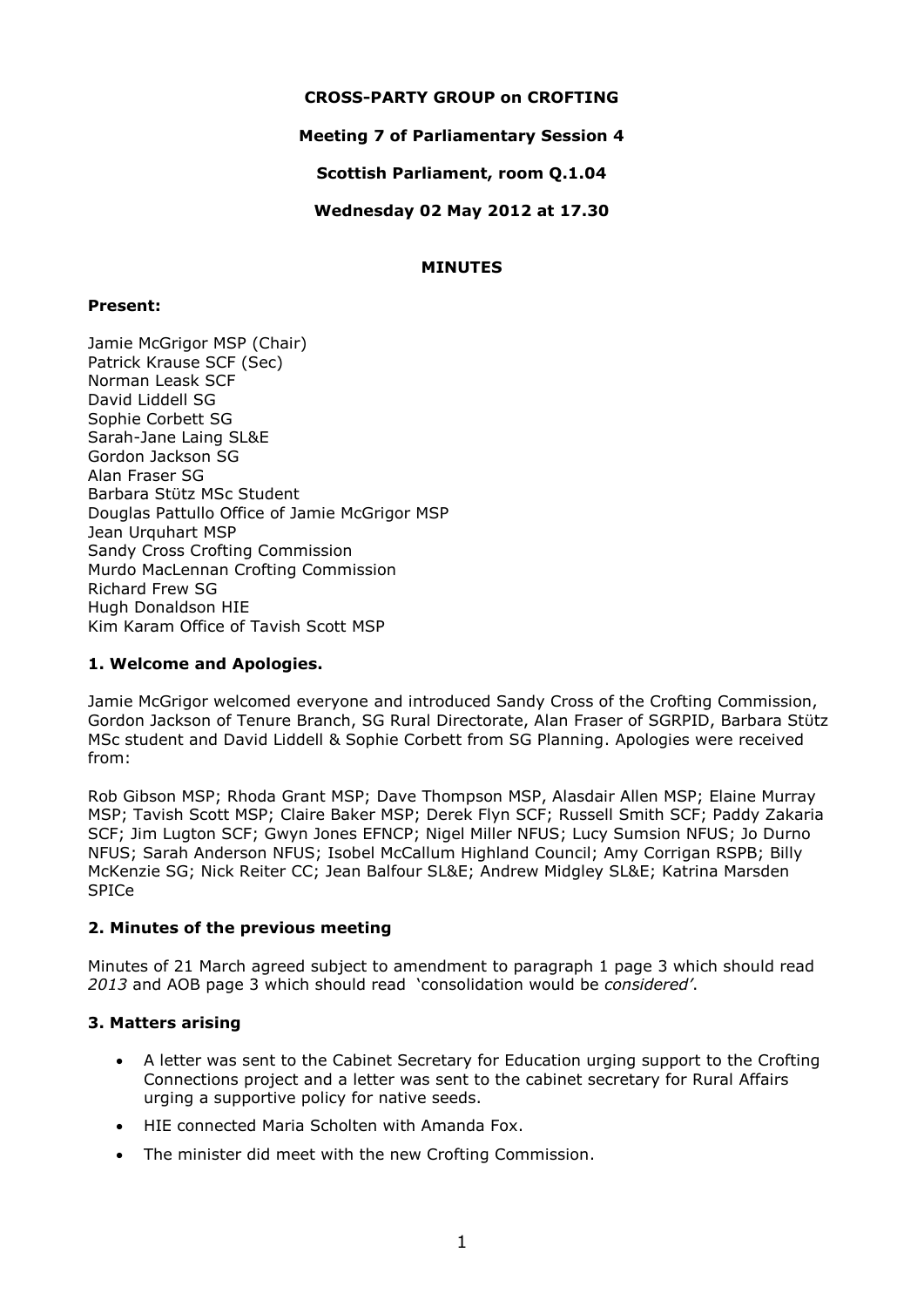# **4. Sustainable Food Production – a case for crofting**

Barbara Stϋtz gave a presentation on 'sustainability', what that means and how crofting fits the definition. Her paper and slides have been distributed.

### *Discussion*

Is mono-culture the best way to feed the world? The thrust of Barbara's talk had indicated that self-reliance leads to sustainability. She added that reliance on agro-chemicals, GM technology, patented seeds etc could be seen in many parts of the world to lead to failure, hunger and suicide.

Should food production depend on grants? Subsidies are a mechanism to provide cheap food, but supporting a sustainable system such as crofting should be looked at as public money being used to pay for public goods – those benefits that the market does not pay for. Crofting should have more support.

The dairy industry is an example of resilience being lost due to domination by business (supermarkets) driving the price of milk down to an unsustainable level, putting smaller dairies out of business and therefore affecting communities negatively.

How can artificial fertilizers be replaced? There are natural fertilizers that traditional, organic and permaculture production systems have used for ever – manure, slurry, green fertilizers etc. There is an overabundance of slurry that has been a massive polluter yet there is the perceived need to use oil to produce artificial fertilizers – the system is not 'joined-up'.

'Climate change' is used to segmentise. Loss of resilience and too large scale is the problem. Smaller scale is more mindful of resource use. Other countries, Austria for example, have many small slaughterhouses. The H&I have only a few large scale slaughterhouses. This breeds dependence and harms resilience. It is up to the member state to use the EU rules as they see fit – there are no rules stopping Scotland from having many small scale slaughterhouses. The Austrian government chose to support small scale producers and local processing.

Barbara's research is looking at small scale abattoirs as a tool for sustainability and food sovereignty. She will report back to the CPGoC.

### **5. Crofting Law**

Richard Frew gave an update on the implementation of the Crofting Act 2010 and this was interspersed with discussion.

The large majority of the 2010 Act has been implemented. The main part to come is the 3<sup>rd</sup> commencement order, which concerns the Crofting Register. It will be being worked on after the summer recess and the register should be available before the end of 2012. The Registers of Scotland fees order will follow. How much? £80 - £120; it is not fixed yet. It is being aimed at being as affordable as possible. £100k has been made available by the SG to provide a reduction for applications from groups of 10 or more, which should benefit those involved with the SCF community mapping project.  $£100k$  has also been made available to map the common grazings at no cost to shareholders. Will grazings get a number when registered/ Yes they get a number and become a legal entity in their own right – the legal certainty of boundaries. The schedule will set out the owner and shareholders, but not the number of shares held by each shareholder.

Comment: it is difficult to manage common grazings and grazings are not recognised in SG policies such as SRDP. There is a very useful report on common grazings available which was produced by the European Forum for Nature Conservation and Pastoralism, funded by HIE. It will be circulated.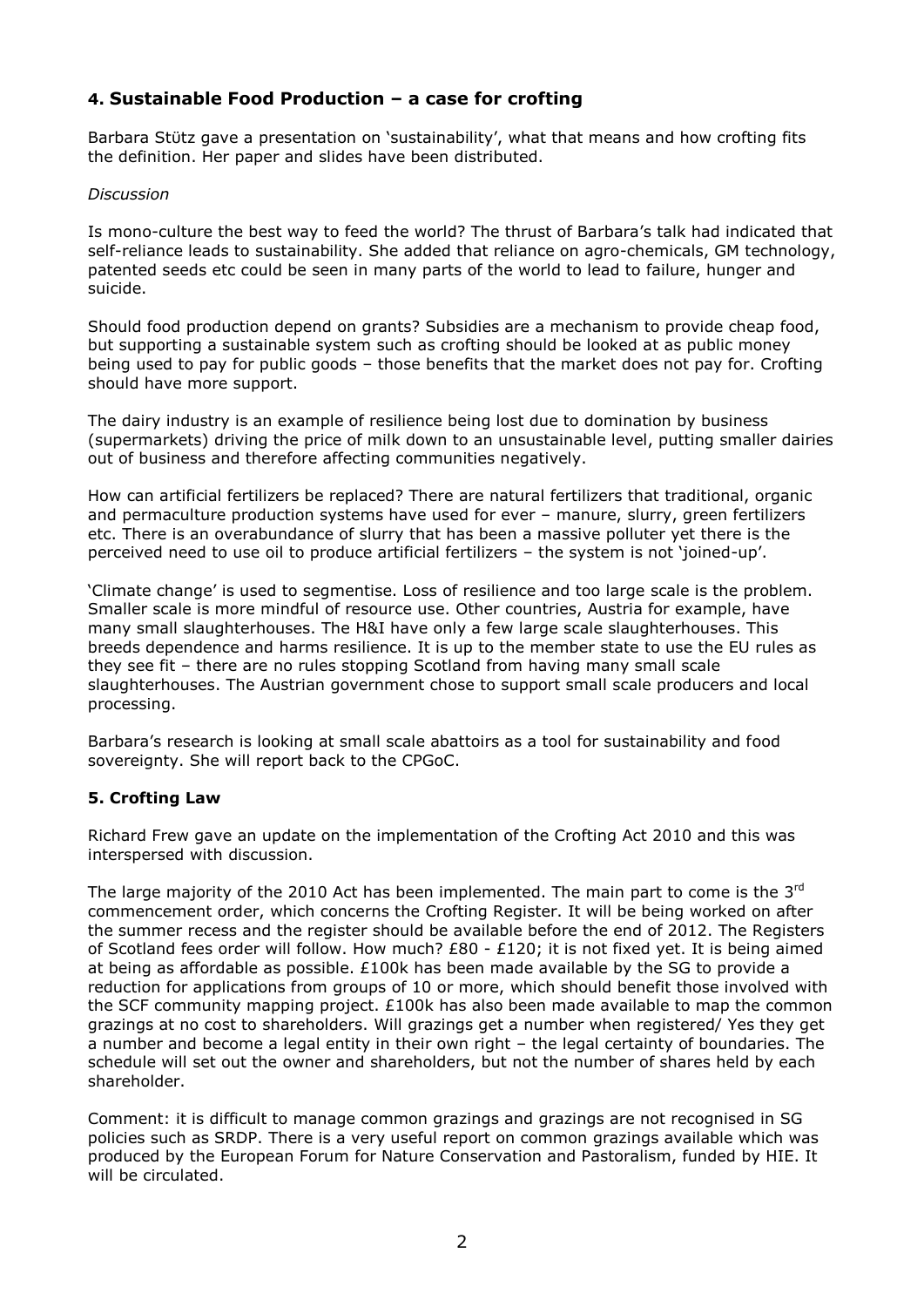The appointment of the convenor of the Crofting Commission – the minister wants to see the post occupied as soon as possible. Nominations are sought from the commissioners which will be scrutinised by the Public Appointments Commission and interviews held. Will there be a crofter on the interview panel? No, the process has started so it is too late to bring a crofter in.

David Liddell gave a talk on planning and crofting:

## *Development Planning*

- *The Commission is now a key agency for development planning.*
- *This means planning authorities must engage with the Commission when they work on their new development plans.*
- *There is a duty on the Commission to participate in this. The key thing is to start this early.*

### *Planning Applications*

- *Following a commitment made during the passage of the Crofting Act, the commission is now a statutory consultee on planning applications affecting croft land.*
- *SG want to ensure this is not needless bureaucracy, but focuses on those cases where there is a real implication for crofting.*
- *This is mostly about development on good in-bye or which affects the productivity of a particular croft, although there could be others of interest – perhaps development which would lead to abandonment*
- *Protocols have been agreed for each Council area which set out the kinds of applications the Commission wants to be consulted on.*

### *Occupancy Conditions*

- *Following several cases where it was clear that the use of planning agreements (Section 75) to control the occupancy of new houses was causing difficulty in obtaining a mortgage, the Chief Planner wrote to all planning authorities discouraging their use other than in exceptional circumstances.*
- *SG plan to underline that advice in the letter in future guidance.*
- *It is important to understand though that, as things stand, this is only advice – it is still for planning authorities to take a view on whether they want to impose these kind of controls.*

### *Planning Reform: The Next Steps*

- *Planning Minister Derek Mackay made a statement to Parliament on 28 March setting out the Scottish Government's proposals for the future reform of the planning system.*
- *The aim is to help the planning system reach its full potential in supporting economic recovery. The focus is on better working practices within the current system, although legislation will be proposed if required.*
- *Key priorities are promoting the plan led system, driving improved performance, simplifying & streamlining processes, & delivering development.*
- *There are a number of consultations as part of this, and all are encouraged to have a look at the website. Deadline for responses is 22 June.*

### *Discussion:*

It was noted that planning is brought up by crofters as a problem very often – for example planning being given for inappropriate developments, planners insisting on houses being sited in inappropriate places (on good arable land) and planning authorities using section 75 to tie a house to a croft (which makes getting a mortgage impossible).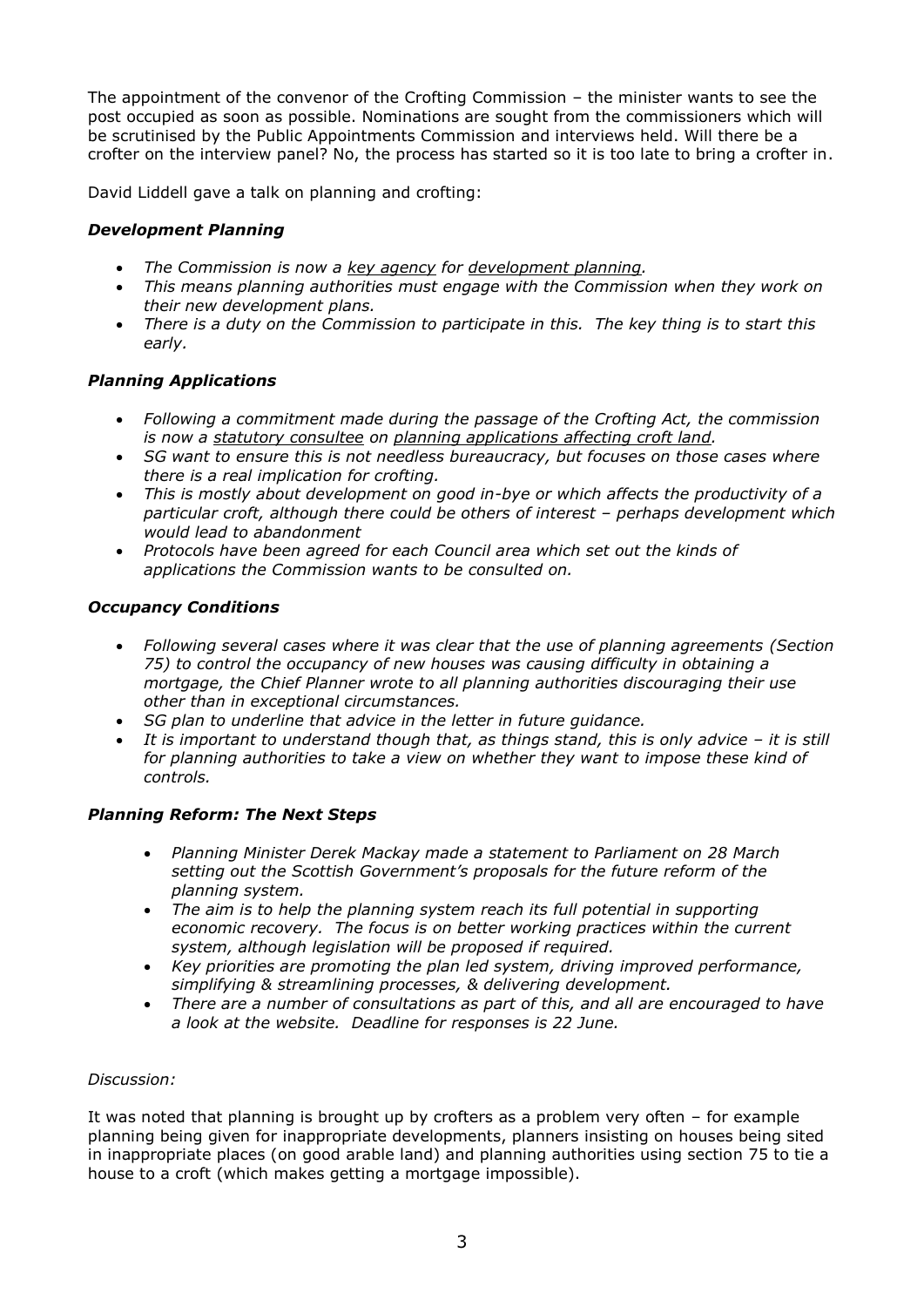If a planning application doesn't say croft land on the form then the CC are not involved – this is a weakness in the system.

The CC has more power under the 2010 Act – they can chose not to give a de-crofting directive even if there is planning consent.

### **6. CAP / SRDP**

All SRDP working groups have met, at least once (they will have 3 meetings each). SCF are represented on the 4 that concern crofting the most (Areas of Natural Constraint; Rural Economies; Leader and Agri-environment) plus the plenaries at the start and end of the consultation process.

The Common Strategic Framework – Planning for Small farm Development. It is important to feed the case for new entrants to small farms into the working groups.

The '*Greening*' of direct payments could affect crofts – the 3 crop rule would apply to crofts larger than 5ha. It is not appropriate for many crofts to have to grow 3 crops, even if they are bigger than 5ha.

*The excluding of non-herbaceous grazing* (such as heather) from eligible land would be disastrous for Scotland where much of its common grazing moorland and hill would be excluded. If more than 50% of a grazing area is not eligible (heather) then all of the area is excluded. This would lead to abandonment – crofters would give up and livestock would be removed from the grazings. Communities would suffer from the loss of crofting – many communities depend on crofting. Resilience would decrease, affecting sustainability. Un-grazed land is a fire hazard – fires lead to erosion and carbon release. Biodiversity falls on un-grazed land. All this stems from the word 'herbaceous' being used in EC regulation. There are so many negative consequences from one small word.

The SG is addressing this. They have not found any issues raised by the EC audit over heather. SG warn that raising this could have unforeseen consequences. SG are telling SCF to not go public over the 'herbaceous' issue, but SCF are very concerned about this and fear that if nothing is done now it will be enforced post-2014, and then it will be too late to do anything about it. We are getting no feedback from the SG on what they are doing about the 'herbaceous' problem. We are running out of time.

'Naked acres', which are often heather, must be linked to activity.

*Penalties* – crofters are going bankrupt because of penalties imposed by SGRPID. Claims were made based on maps that have now been replaced in SGRPID with maps of a larger scale – allowing discrepancies to be found. The crofter is not given a chance to amend their claim, they are penalised. This can amount to large sums which can bankrupt small businesses. Active crofters are being penalised, but not large farmers on good land. It is out of proportion. It is putting small producers out of business and discouraging new entrants.

*SRDP being used by absentees* – Commissioners will follow this up. Deferred to next CPG meeting.

### **7. Consolidation of Crofting Acts**

This is a standing item on the agenda until something happens about it.

### **8. AOB**

Update of the SCF communities mapping project at next CPG meeting.

### **7. DONM**